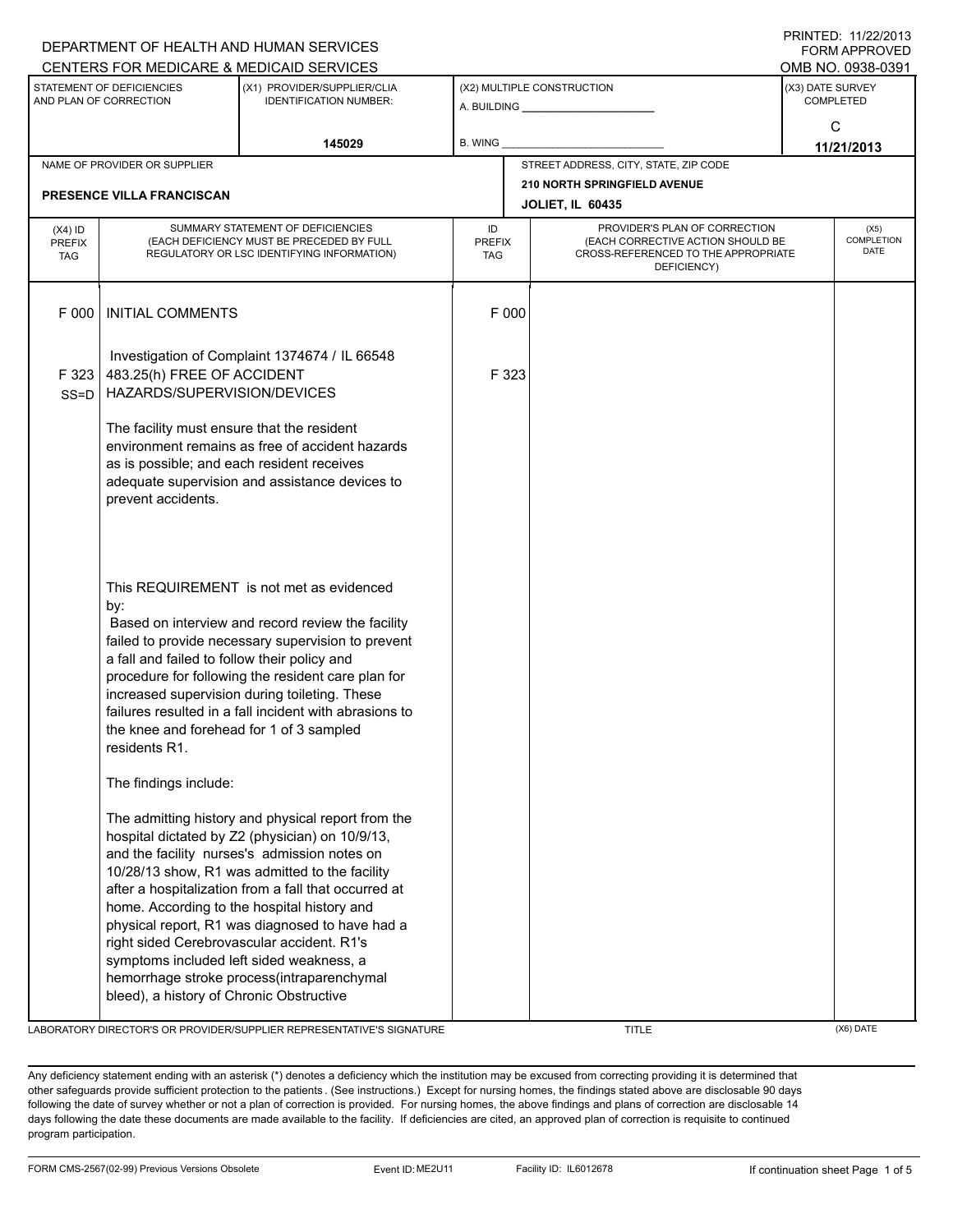|                                                                                                                                                                                                                                                               |                                                                                                                              | DEPARTMENT OF HEALTH AND HUMAN SERVICES                                                                                                                                                                                                                                                                                                                                                                                                                                                                                           |                            |                                                                                                                          |                                       |                                      | FORM APPROVED     |
|---------------------------------------------------------------------------------------------------------------------------------------------------------------------------------------------------------------------------------------------------------------|------------------------------------------------------------------------------------------------------------------------------|-----------------------------------------------------------------------------------------------------------------------------------------------------------------------------------------------------------------------------------------------------------------------------------------------------------------------------------------------------------------------------------------------------------------------------------------------------------------------------------------------------------------------------------|----------------------------|--------------------------------------------------------------------------------------------------------------------------|---------------------------------------|--------------------------------------|-------------------|
|                                                                                                                                                                                                                                                               |                                                                                                                              | CENTERS FOR MEDICARE & MEDICAID SERVICES                                                                                                                                                                                                                                                                                                                                                                                                                                                                                          |                            |                                                                                                                          |                                       |                                      | OMB NO. 0938-0391 |
| STATEMENT OF DEFICIENCIES<br>AND PLAN OF CORRECTION                                                                                                                                                                                                           |                                                                                                                              | (X1) PROVIDER/SUPPLIER/CLIA<br><b>IDENTIFICATION NUMBER:</b>                                                                                                                                                                                                                                                                                                                                                                                                                                                                      |                            | (X2) MULTIPLE CONSTRUCTION<br>A. BUILDING <b>A.</b> BUILDING                                                             |                                       | (X3) DATE SURVEY<br><b>COMPLETED</b> |                   |
|                                                                                                                                                                                                                                                               |                                                                                                                              | 145029                                                                                                                                                                                                                                                                                                                                                                                                                                                                                                                            | B. WING                    |                                                                                                                          |                                       | C<br>11/21/2013                      |                   |
|                                                                                                                                                                                                                                                               | NAME OF PROVIDER OR SUPPLIER                                                                                                 |                                                                                                                                                                                                                                                                                                                                                                                                                                                                                                                                   |                            |                                                                                                                          | STREET ADDRESS, CITY, STATE, ZIP CODE |                                      |                   |
|                                                                                                                                                                                                                                                               |                                                                                                                              |                                                                                                                                                                                                                                                                                                                                                                                                                                                                                                                                   |                            |                                                                                                                          | 210 NORTH SPRINGFIELD AVENUE          |                                      |                   |
|                                                                                                                                                                                                                                                               | <b>PRESENCE VILLA FRANCISCAN</b>                                                                                             |                                                                                                                                                                                                                                                                                                                                                                                                                                                                                                                                   |                            |                                                                                                                          | <b>JOLIET, IL 60435</b>               |                                      |                   |
| $(X4)$ ID<br><b>PREFIX</b><br><b>TAG</b>                                                                                                                                                                                                                      | SUMMARY STATEMENT OF DEFICIENCIES<br>(EACH DEFICIENCY MUST BE PRECEDED BY FULL<br>REGULATORY OR LSC IDENTIFYING INFORMATION) |                                                                                                                                                                                                                                                                                                                                                                                                                                                                                                                                   | ID<br><b>PREFIX</b><br>TAG | PROVIDER'S PLAN OF CORRECTION<br>(EACH CORRECTIVE ACTION SHOULD BE<br>CROSS-REFERENCED TO THE APPROPRIATE<br>DEFICIENCY) |                                       | (X5)<br>COMPLETION<br>DATE           |                   |
| F 323<br>Continued From page 1<br>Pulmonary Disease, hypertension, chronic<br>arthritis and compression fracture of the left<br>femur fracture that occurred in the fall at home.<br>Prior to the admission R1 was able to ambulate<br>with a cane or walker. |                                                                                                                              |                                                                                                                                                                                                                                                                                                                                                                                                                                                                                                                                   |                            | F 323                                                                                                                    |                                       |                                      |                   |
|                                                                                                                                                                                                                                                               | was reviewed on 11/08. E2 (director of<br>assistant) on 11/1/13.                                                             | R1's Medicare Charting dated 10/31/13 show R1<br>requires ADL (activity of daily living) assistance of<br>1-2 people. A care plan stamped 10/28/13 for R1<br>nurse)stated on 11/08/13 at 2 p.m. the care plans<br>are kept inside each residents closet door. The<br>care plan showed R1 should not be left alone.<br>The nurses notes on 11/01/13 show R1 was left<br>alone on the toilet by E3 CNA (certified nursing                                                                                                           |                            |                                                                                                                          |                                       |                                      |                   |
|                                                                                                                                                                                                                                                               | both forehead and right knee noted.                                                                                          | "The Resident Incident Review" report dated<br>11/1/13 show E15 (nurse) at 8:15 a.m. was called<br>to the room by E3 stating R1 fell in the bathroom<br>on the toilet and was found to have an abrasion to<br>the left knee and forehead. E 15 wrote R1 was on<br>the floor on her right knee and hit her forehead on<br>side of the sink. She sustained an abrasion to                                                                                                                                                           |                            |                                                                                                                          |                                       |                                      |                   |
|                                                                                                                                                                                                                                                               | residents door. The CNA's are to use this<br>information as guides to deliver the the                                        | E1 (director of nurses), on 11/08/13 at 2 p.m. said<br>the care plan for R1 was inside the closet for R1.<br>E2 stated E3 did not follow the care plan by<br>leaving R1 left her alone on the toilet E1 said<br>every resident's care plan is kept inside their<br>closet doors. E1 stated the facility's procedure is<br>to inform the staff about the care each resident<br>receives by putting the care plans inside each<br>individualized care and services needed for each<br>resident. E2 stated E3 was terminated for not |                            |                                                                                                                          |                                       |                                      |                   |

FORM CMS-2567(02-99) Previous Versions Obsolete Event ID: ME2U11 Facility ID: IL6012678 If continuation sheet Page 2 of 5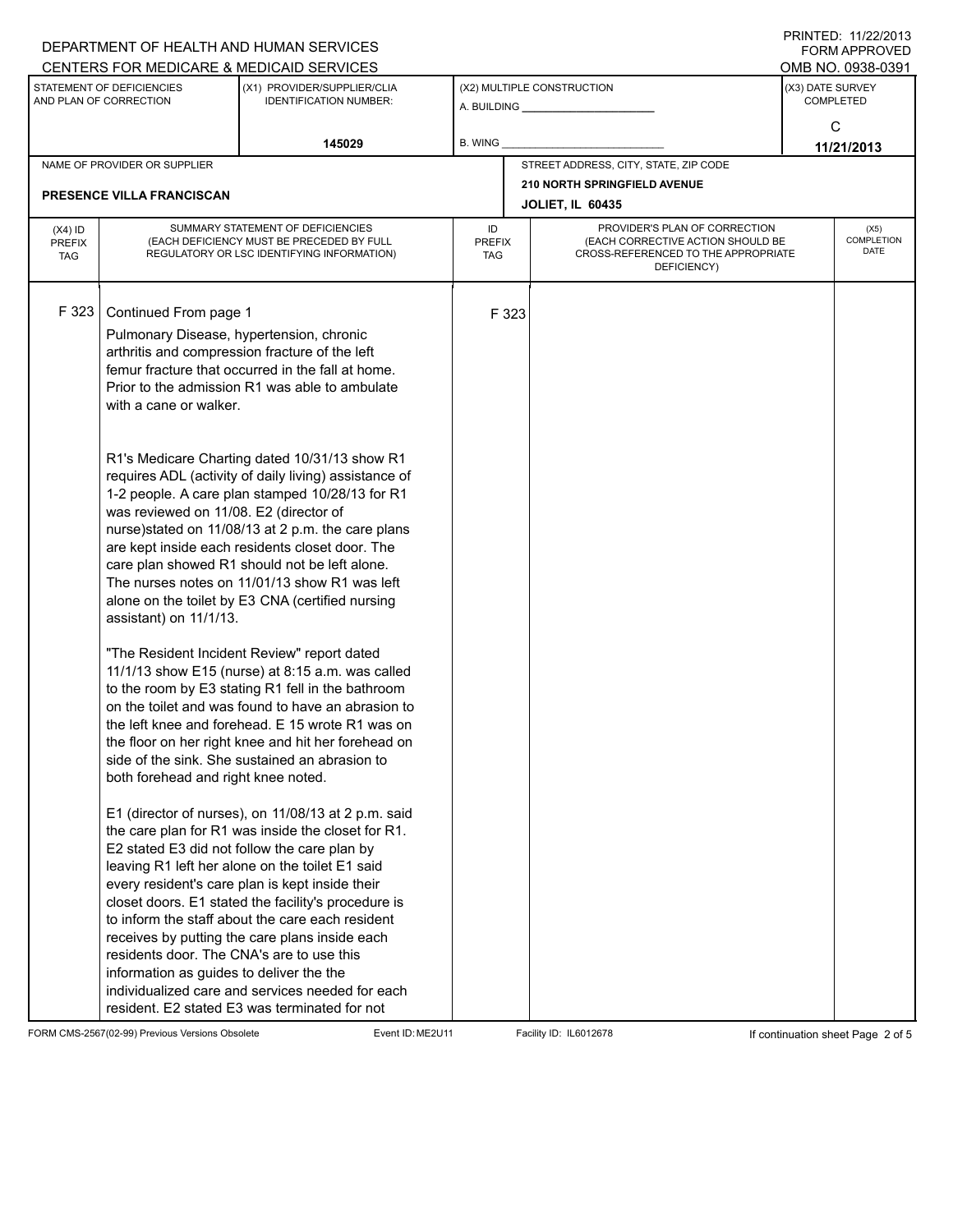|                                                     |                                         | DEPARTMENT OF HEALTH AND HUMAN SERVICES                                                                 |                      |       |                                                                          |                  | <b>FORM APPROVED</b> |  |
|-----------------------------------------------------|-----------------------------------------|---------------------------------------------------------------------------------------------------------|----------------------|-------|--------------------------------------------------------------------------|------------------|----------------------|--|
|                                                     |                                         | CENTERS FOR MEDICARE & MEDICAID SERVICES                                                                |                      |       |                                                                          |                  | OMB NO. 0938-0391    |  |
| STATEMENT OF DEFICIENCIES<br>AND PLAN OF CORRECTION |                                         | (X1) PROVIDER/SUPPLIER/CLIA<br><b>IDENTIFICATION NUMBER:</b>                                            |                      |       | (X2) MULTIPLE CONSTRUCTION<br>A. BUILDING <b>A. BUILDING</b>             | (X3) DATE SURVEY | <b>COMPLETED</b>     |  |
|                                                     |                                         |                                                                                                         |                      |       |                                                                          | C                |                      |  |
| 145029                                              |                                         |                                                                                                         | B. WING              |       |                                                                          | 11/21/2013       |                      |  |
|                                                     | NAME OF PROVIDER OR SUPPLIER            |                                                                                                         |                      |       | STREET ADDRESS, CITY, STATE, ZIP CODE                                    |                  |                      |  |
|                                                     |                                         |                                                                                                         |                      |       | 210 NORTH SPRINGFIELD AVENUE                                             |                  |                      |  |
|                                                     | PRESENCE VILLA FRANCISCAN               |                                                                                                         |                      |       | <b>JOLIET, IL 60435</b>                                                  |                  |                      |  |
| $(X4)$ ID                                           |                                         | SUMMARY STATEMENT OF DEFICIENCIES                                                                       | ID                   |       | PROVIDER'S PLAN OF CORRECTION                                            |                  | (X5)                 |  |
| <b>PREFIX</b><br><b>TAG</b>                         |                                         | (EACH DEFICIENCY MUST BE PRECEDED BY FULL<br>REGULATORY OR LSC IDENTIFYING INFORMATION)                 | <b>PREFIX</b><br>TAG |       | (EACH CORRECTIVE ACTION SHOULD BE<br>CROSS-REFERENCED TO THE APPROPRIATE |                  | COMPLETION<br>DATE   |  |
|                                                     |                                         |                                                                                                         |                      |       | DEFICIENCY)                                                              |                  |                      |  |
|                                                     |                                         |                                                                                                         |                      |       |                                                                          |                  |                      |  |
| F 323                                               | Continued From page 2                   |                                                                                                         |                      | F 323 |                                                                          |                  |                      |  |
|                                                     |                                         | following the facilities policy's and procedures and                                                    |                      |       |                                                                          |                  |                      |  |
|                                                     | leaving R1 alone in the bathroom.       |                                                                                                         |                      |       |                                                                          |                  |                      |  |
| F498                                                | 483.75(f) NURSE AIDE DEMONSTRATE        |                                                                                                         |                      | F498  |                                                                          |                  |                      |  |
| $SS = D$                                            | <b>COMPETENCY/CARE NEEDS</b>            |                                                                                                         |                      |       |                                                                          |                  |                      |  |
|                                                     |                                         | The facility must ensure that nurse aides are able                                                      |                      |       |                                                                          |                  |                      |  |
|                                                     | to demonstrate competency in skills and |                                                                                                         |                      |       |                                                                          |                  |                      |  |
|                                                     |                                         | techniques necessary to care for residents'                                                             |                      |       |                                                                          |                  |                      |  |
|                                                     | needs, as identified through resident   |                                                                                                         |                      |       |                                                                          |                  |                      |  |
|                                                     |                                         | assessments, and described in the plan of care.                                                         |                      |       |                                                                          |                  |                      |  |
|                                                     |                                         |                                                                                                         |                      |       |                                                                          |                  |                      |  |
|                                                     |                                         | This REQUIREMENT is not met as evidenced                                                                |                      |       |                                                                          |                  |                      |  |
|                                                     | by:                                     |                                                                                                         |                      |       |                                                                          |                  |                      |  |
|                                                     |                                         | Based on interview and record review the facility                                                       |                      |       |                                                                          |                  |                      |  |
|                                                     |                                         | failed to ensure certified nursing assistants are                                                       |                      |       |                                                                          |                  |                      |  |
|                                                     |                                         | competent in skills and techniques to transfer 1 of<br>3 sampled residents R1 who required the use of a |                      |       |                                                                          |                  |                      |  |
|                                                     | sliding board for transfers.            |                                                                                                         |                      |       |                                                                          |                  |                      |  |
|                                                     |                                         |                                                                                                         |                      |       |                                                                          |                  |                      |  |
|                                                     | The findings include:                   |                                                                                                         |                      |       |                                                                          |                  |                      |  |
|                                                     |                                         | The admitting history and physical from the                                                             |                      |       |                                                                          |                  |                      |  |
|                                                     |                                         | hospital dictated by Z2 (physician) on 10/9/13,                                                         |                      |       |                                                                          |                  |                      |  |
|                                                     |                                         | and the facility 's nurses admission notes on                                                           |                      |       |                                                                          |                  |                      |  |
|                                                     |                                         | 10/28/13 show R1's was admitted to the facility                                                         |                      |       |                                                                          |                  |                      |  |
|                                                     |                                         | after a hospitalization from a fall that occurred at                                                    |                      |       |                                                                          |                  |                      |  |
|                                                     |                                         | home. According to the hospital history and                                                             |                      |       |                                                                          |                  |                      |  |
|                                                     | physical report, R1 had a right sided   | Cerebrovascular accident. R1 had left sided                                                             |                      |       |                                                                          |                  |                      |  |
|                                                     | weakness, a hemorrhage stroke           |                                                                                                         |                      |       |                                                                          |                  |                      |  |
|                                                     |                                         | process(intraparenchymal bleed) and a history of                                                        |                      |       |                                                                          |                  |                      |  |
|                                                     | Chronic Obstructive Pulmonary Disease,  |                                                                                                         |                      |       |                                                                          |                  |                      |  |
|                                                     |                                         | hypertension, chronic arthritis and compression                                                         |                      |       |                                                                          |                  |                      |  |
|                                                     |                                         | fracture of the left femur fracture that occurred in                                                    |                      |       |                                                                          |                  |                      |  |
|                                                     |                                         | the fall. Prior to the admission R1 was able to                                                         |                      |       |                                                                          |                  |                      |  |
|                                                     |                                         | ambulate with a cane or walker. Rehabilitation<br>goals for R1 completed by Z3 (physician) on           |                      |       |                                                                          |                  |                      |  |
|                                                     |                                         |                                                                                                         |                      |       |                                                                          |                  |                      |  |

FORM CMS-2567(02-99) Previous Versions Obsolete Event ID: ME2U11 Facility ID: IL6012678 If continuation sheet Page 3 of 5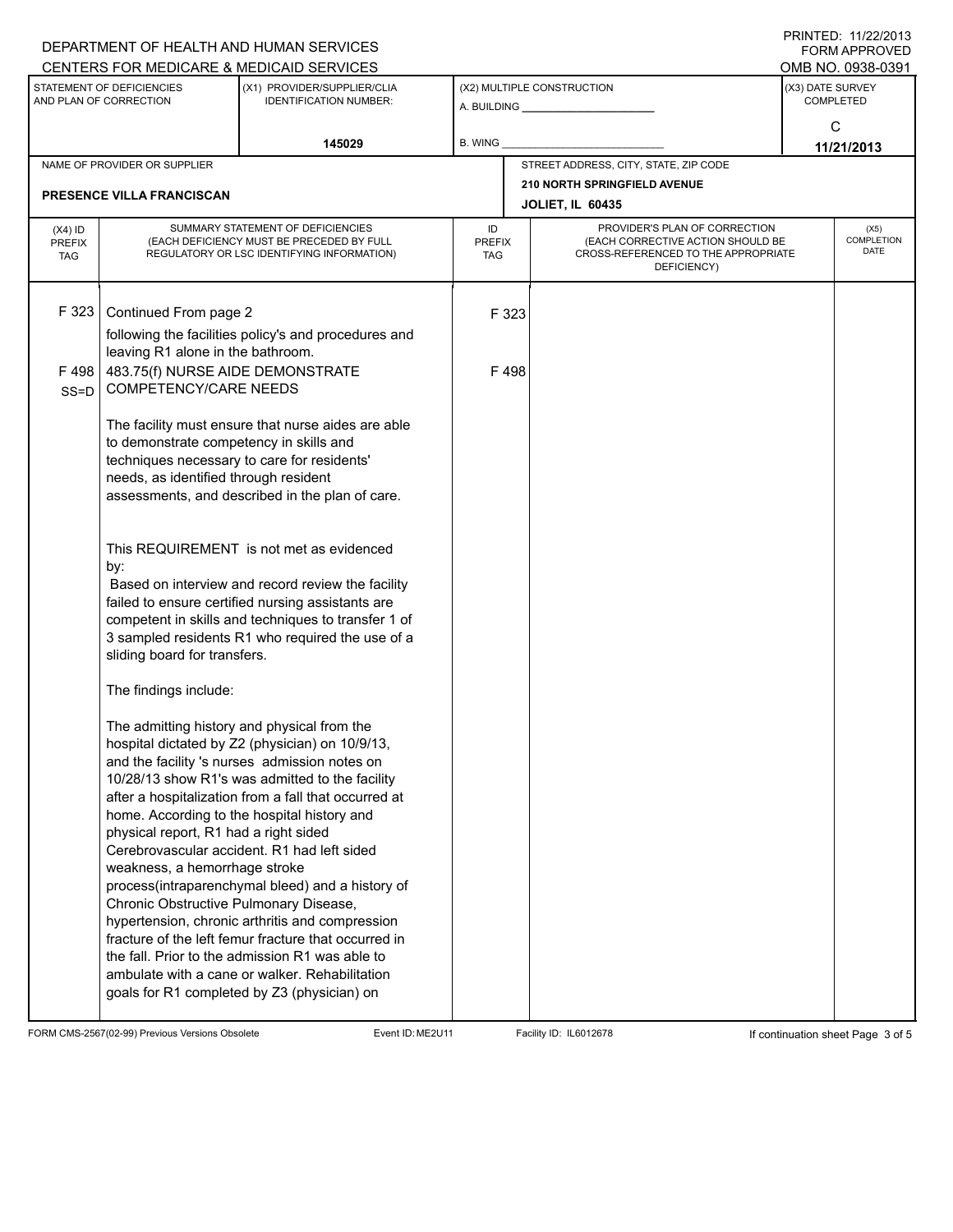| DEPARTMENT OF HEALTH AND HUMAN SERVICES             |                                                                                                                                                                                                                                                                                                                                                                                                                                                                                                                                                                                                                                                                                                                                                                                                                                                                                                                                                                                                                                                                                                                                                                                                                                                                                                                                                                                                                                                                                                                                                                                                                                                                                                                                                                                                                                                                                                       |                                          |                                   |                                                                                                                          |                                       |                                      | !!\!!\!LD.!!/ <i>LL!L</i> 0!0<br>FORM APPROVED |  |
|-----------------------------------------------------|-------------------------------------------------------------------------------------------------------------------------------------------------------------------------------------------------------------------------------------------------------------------------------------------------------------------------------------------------------------------------------------------------------------------------------------------------------------------------------------------------------------------------------------------------------------------------------------------------------------------------------------------------------------------------------------------------------------------------------------------------------------------------------------------------------------------------------------------------------------------------------------------------------------------------------------------------------------------------------------------------------------------------------------------------------------------------------------------------------------------------------------------------------------------------------------------------------------------------------------------------------------------------------------------------------------------------------------------------------------------------------------------------------------------------------------------------------------------------------------------------------------------------------------------------------------------------------------------------------------------------------------------------------------------------------------------------------------------------------------------------------------------------------------------------------------------------------------------------------------------------------------------------------|------------------------------------------|-----------------------------------|--------------------------------------------------------------------------------------------------------------------------|---------------------------------------|--------------------------------------|------------------------------------------------|--|
|                                                     |                                                                                                                                                                                                                                                                                                                                                                                                                                                                                                                                                                                                                                                                                                                                                                                                                                                                                                                                                                                                                                                                                                                                                                                                                                                                                                                                                                                                                                                                                                                                                                                                                                                                                                                                                                                                                                                                                                       | CENTERS FOR MEDICARE & MEDICAID SERVICES |                                   |                                                                                                                          |                                       |                                      | OMB NO. 0938-0391                              |  |
| STATEMENT OF DEFICIENCIES<br>AND PLAN OF CORRECTION |                                                                                                                                                                                                                                                                                                                                                                                                                                                                                                                                                                                                                                                                                                                                                                                                                                                                                                                                                                                                                                                                                                                                                                                                                                                                                                                                                                                                                                                                                                                                                                                                                                                                                                                                                                                                                                                                                                       | (X1) PROVIDER/SUPPLIER/CLIA              |                                   |                                                                                                                          | (X2) MULTIPLE CONSTRUCTION            | (X3) DATE SURVEY<br><b>COMPLETED</b> |                                                |  |
|                                                     |                                                                                                                                                                                                                                                                                                                                                                                                                                                                                                                                                                                                                                                                                                                                                                                                                                                                                                                                                                                                                                                                                                                                                                                                                                                                                                                                                                                                                                                                                                                                                                                                                                                                                                                                                                                                                                                                                                       | <b>IDENTIFICATION NUMBER:</b>            |                                   |                                                                                                                          | A. BUILDING ________________          |                                      |                                                |  |
|                                                     |                                                                                                                                                                                                                                                                                                                                                                                                                                                                                                                                                                                                                                                                                                                                                                                                                                                                                                                                                                                                                                                                                                                                                                                                                                                                                                                                                                                                                                                                                                                                                                                                                                                                                                                                                                                                                                                                                                       | 145029                                   | B. WING                           |                                                                                                                          |                                       |                                      | C                                              |  |
|                                                     |                                                                                                                                                                                                                                                                                                                                                                                                                                                                                                                                                                                                                                                                                                                                                                                                                                                                                                                                                                                                                                                                                                                                                                                                                                                                                                                                                                                                                                                                                                                                                                                                                                                                                                                                                                                                                                                                                                       |                                          |                                   |                                                                                                                          | STREET ADDRESS, CITY, STATE, ZIP CODE | 11/21/2013                           |                                                |  |
|                                                     |                                                                                                                                                                                                                                                                                                                                                                                                                                                                                                                                                                                                                                                                                                                                                                                                                                                                                                                                                                                                                                                                                                                                                                                                                                                                                                                                                                                                                                                                                                                                                                                                                                                                                                                                                                                                                                                                                                       |                                          |                                   |                                                                                                                          | 210 NORTH SPRINGFIELD AVENUE          |                                      |                                                |  |
|                                                     | <b>PRESENCE VILLA FRANCISCAN</b>                                                                                                                                                                                                                                                                                                                                                                                                                                                                                                                                                                                                                                                                                                                                                                                                                                                                                                                                                                                                                                                                                                                                                                                                                                                                                                                                                                                                                                                                                                                                                                                                                                                                                                                                                                                                                                                                      |                                          |                                   |                                                                                                                          | <b>JOLIET, IL 60435</b>               |                                      |                                                |  |
| $(X4)$ ID<br><b>PREFIX</b><br><b>TAG</b>            | SUMMARY STATEMENT OF DEFICIENCIES<br>(EACH DEFICIENCY MUST BE PRECEDED BY FULL<br>REGULATORY OR LSC IDENTIFYING INFORMATION)                                                                                                                                                                                                                                                                                                                                                                                                                                                                                                                                                                                                                                                                                                                                                                                                                                                                                                                                                                                                                                                                                                                                                                                                                                                                                                                                                                                                                                                                                                                                                                                                                                                                                                                                                                          |                                          | ID<br><b>PREFIX</b><br><b>TAG</b> | PROVIDER'S PLAN OF CORRECTION<br>(EACH CORRECTIVE ACTION SHOULD BE<br>CROSS-REFERENCED TO THE APPROPRIATE<br>DEFICIENCY) |                                       | (X5)<br>COMPLETION<br>DATE           |                                                |  |
| F498                                                | NAME OF PROVIDER OR SUPPLIER<br>Continued From page 3<br>10/21/13 show a care plan developed to improve<br>transfers to a level of supervision possibly using<br>sliding board, prevent fall and provide fall<br>education, improve endurance to tolerate therapy<br>and gait training with a hemi cane to a level of<br>supervision.<br>On 11/8/13 the nurses notes for 10/30/13 were<br>reviewed with E2 (director of nurse). The<br>concerns from Z1 were reviewed about the staff's<br>education in relation to general care areas, and<br>staff unable to transfer R1 into bed by use of a<br>transfer sliding board. E2 stated the staff are<br>trained on the use of the transfer board and it is<br>documented on the CNA Mandatory Skills Check<br>during their initial orientation period. The<br>Mandatory Skills Check sheets were reviewed<br>with E1 and E5 (nurse unit manager). The skill<br>transfer sliding board was listed on the form. E2<br>and E5 were unable to show how the facility can<br>show the staff are competent in the skill of<br>transfer board technique. E2 stated, E14<br>(restorative nurse) checks this skill off during<br>orientation. E2 could not present how the facility<br>is verifying their staff is trained in this skill.<br>On 10/28/13 E12 and E13, CNA's (certified<br>nursing assistants) attempted to transfer R1 with<br>the use of a sliding board. Present in the room<br>were Z5 and Z1 (family). Z5 stated at 4 p.m. on<br>11/8/13 and Z1 stated on 11/8/13 that E12 and<br>E13 were unable to complete the skilled<br>technique of transferring R1 into bed with the<br>sliding board. E12 and E13 were trying to get R1<br>onto the transfer board and could not figure out<br>how to do it, Z1 and Z5 stated R1 was picked up<br>and placed into bed by Z1 due to all the confusion<br>and the staffs inability to perform the task. |                                          |                                   | F498                                                                                                                     |                                       |                                      |                                                |  |

FORM CMS-2567(02-99) Previous Versions Obsolete Event ID: ME2U11 Facility ID: IL6012678 If continuation sheet Page 4 of 5